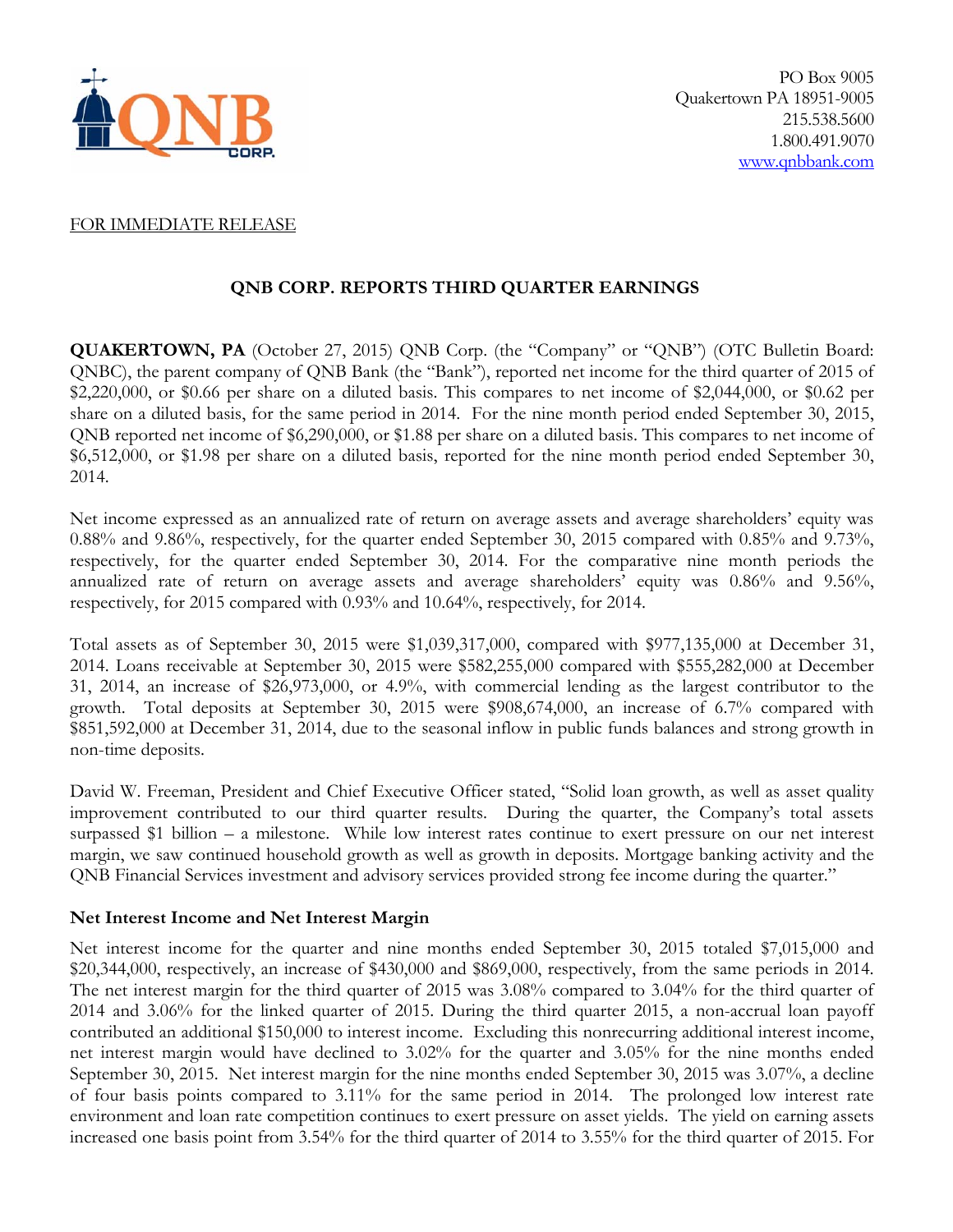the nine months ended September 30, 2015, the yield on earning assets declined six basis points, from 3.61% in 2014 to 3.55% in 2015. The cost of interest-bearing liabilities was 0.56% for the third quarter and 0.57% for the first nine months of 2015, a decline of two basis points for the quarter and the nine months ended September 30, 2015 when compared to the same periods in 2014.

### **Asset Quality, Provision for Loan Loss and Allowance for Loan Loss**

QNB recorded a \$60,000 provision for loan losses in the first nine months of 2015; no provision was recorded during the third quarter 2015, or in the first nine months of 2014. QNB's allowance for loan losses of \$7,669,000 represents 1.32% of loans receivable at September 30, 2015 compared to an allowance for loan losses of \$8,001,000, or 1.44% of loans receivable at December 31, 2014, and \$8,366,000, or 1.56% of loans receivable at September 30, 2014. Net loan recoveries were \$14,000 for the third quarter of 2015 compared with net charge-offs of \$534,000 for the third quarter of 2014. For the nine month periods ended September 30, 2015 and 2014 net loan charge-offs were \$392,000 and \$559,000, respectively.

Asset quality improved over the past year with total non-performing assets of \$11,360,000 at September 30, 2015 compared with \$18,152,000 as of December 31, 2014 and \$17,962,000 as of September 30, 2014. Included in this classification are non-performing loans, other real estate owned (OREO) and repossessed assets, and non-performing pooled trust preferred securities. Total non-performing loans, which represent loans on non-accrual status, loans past due 90 days or more and still accruing interest and restructured loans were \$8,760,000, or 1.50% of loans receivable at September 30, 2015, compared with \$12,667,000, or 2.28% of loans receivable at December 31, 2014, and \$12,454,000, or 2.32% of loans receivable at September 30, 2014. In cases where there is a collateral shortfall on impaired loans, specific impairment reserves have been established based on updated collateral values even if the borrower continues to pay in accordance with the terms of the agreement. At September 30, 2015, \$6,037,000, or approximately 75% of the loans classified as non-accrual are current or past due less than 30 days. Commercial loans classified as substandard or doubtful, which includes non-performing loans, also improved. At September 30, 2015 substandard or doubtful loans totaled \$23,462,000, a reduction of \$9,907,000, or 29.7%, from the \$33,369,000 reported as of September 30, 2014 and a decrease of \$10,892,000, or 31.7%, from the \$34,354,000 reported at December 31, 2014.

QNB had no other real estate owned and other repossessed assets as of September 30, 2015 compared with \$3,046,000 at December 31, 2014 and September 30, 2014. Included in the December 31, and September 30, 2014 amount was one property with a fair value of \$2,325,000, which was sold in January 2015. There was one new OREO property acquired during the second quarter ended June 30, 2015, which was subsequently sold in the third quarter 2015. For the nine months ended September 30, 2015, a total of six OREO properties were sold. Non-accrual pooled trust preferred securities are carried at fair value of \$2,600,000, \$2,439,000, and \$2,462,000 at September 30, 2015, December 31, 2014 and September 30, 2014, respectively. The increase in the carrying value of these securities reflects an improvement in their fair value.

## **Non-Interest Income**

Total non-interest income was \$1,493,000 for the third quarter of 2015, a decrease of \$24,000, or 1.6%, compared with the same period in 2014. Non-interest income for the nine months ended September 30, 2015 was \$4,769,000, a decrease of \$185,000, or 3.7%, compared to the same period in 2014. Net gains on investment securities decreased \$97,000 for the quarter and \$287,000 for the nine months ended September 30, 2015, primarily due to market conditions which resulted in fewer opportunities for sales in 2015 compared to 2014. QNB recorded net gains in trading activity of \$36,000 for the quarter and \$17,000 for the nine months ended September 30, 2015, compared with net gains from trading activity of \$40,000 and \$155,000 for the third quarter and first nine months of 2014, respectively. Net gains on the sale of residential mortgage loans for the third quarter and first nine months of 2015 were \$120,000 and \$302,000, respectively, an increase of \$10,000 and \$131,000, respectively, compared to the same periods in 2014, due to increased mortgage banking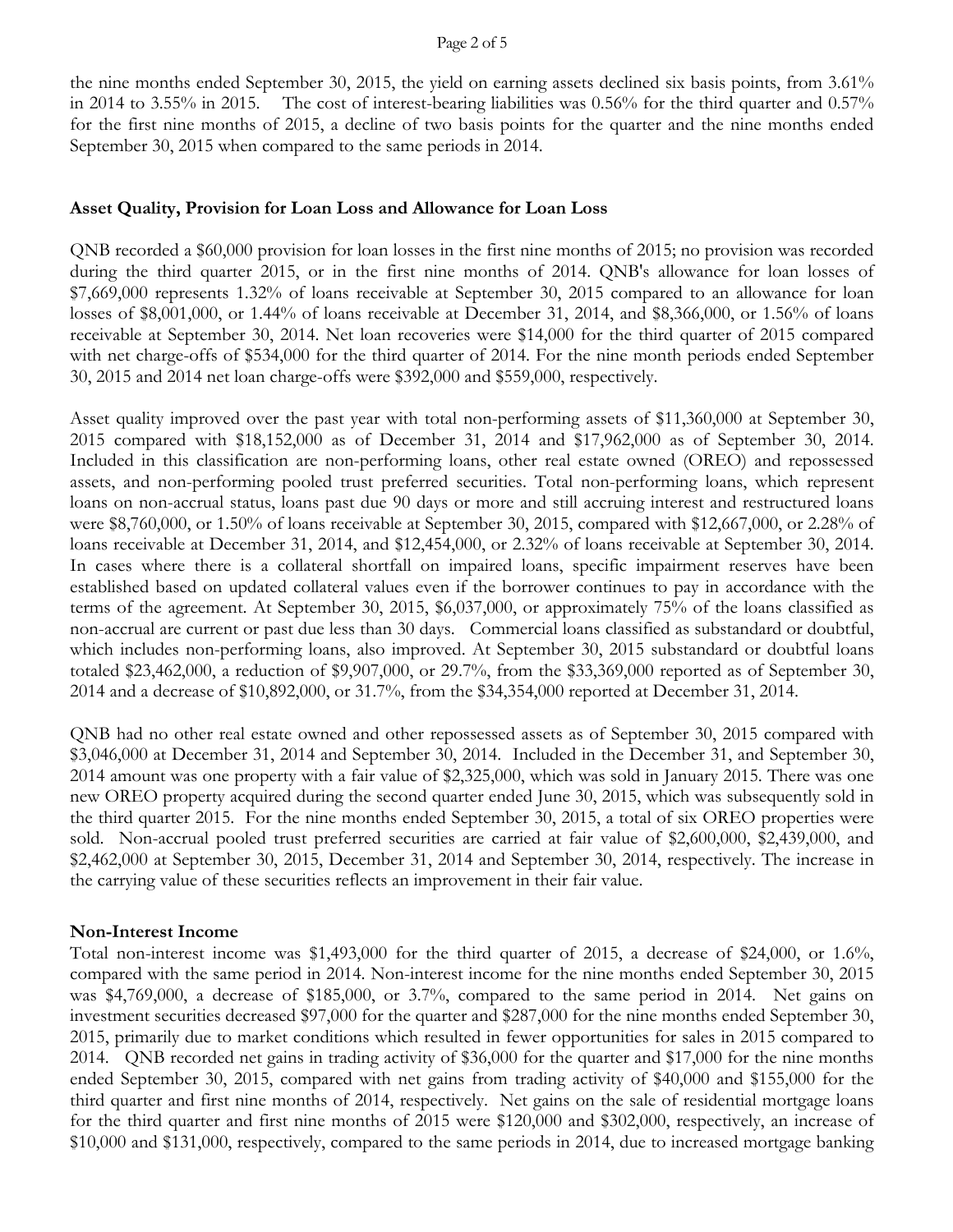activity. Continued growth in QNB Financial Services resulted in an additional \$42,000 in retail brokerage and advisory income for the quarter and \$104,000 year-to-date, when compared to the same periods in 2014. Increased debit card usage resulted in an increase in income of \$19,000 for the quarter and \$40,000 year-todate. Losses on sale of OREO and repossessed assets as well as small declines in various categories of fee income contributed to a \$34,000 decrease in other non-interest income for the nine months ended September 30, 2015, compared to the same period in 2014.

### **Non-Interest Expense**

Total non-interest expense was \$5,573,000 for the third quarter of 2015, an increase of \$95,000, or 1.7%, compared with \$5,478,000 for the third quarter of 2014. For the nine months ended September 30, 2015, total non-interest expense increased \$760,000, or 4.7%, to \$16,764,000. Salaries and benefits expense declined \$52,000, or 1.8% for the quarter ended September 30, 2015. For the nine months ended September 30, 2015 salaries and benefits expense increased \$366,000, or 4.3%, compared to the same period in 2014. Increased salary expense of \$124,000, or 5.5%, and \$588,000, or 9.0%, for the three and nine months ended September 30, 2015, respectively, were offset by a reduction in net benefits costs, totaling \$176,000, or 25.0%, and \$222,000, or 11.0%, respectively, for the same periods in 2014. The reduction in benefits expense is due primarily to insurance reimbursements for medical claims paid in prior periods. Net occupancy and furniture and equipment expense declined \$14,000, or 1.6%, for the third quarter 2015 compared to the same period in 2014, as increased rental expense was offset by a decline in building maintenance costs and lower furniture and fixture depreciation. For the nine months ended September 30, 2015, net occupancy and furniture and equipment costs increased \$40,000 compared to the same period in 2014, due primarily to increased rental and software maintenance expense, offset in part by lower depreciation expense. Other operating expenses for the three and nine months ended September 30, 2015 increased \$161,000, or 9.8%, and \$354,000, or 7.3%, respectively, as increased taxes, collection costs and debit card expenses were partially offset by a decline in marketing, professional and third party fees and FDIC insurance expense. Debit card expenses include a contract termination fee related to card platform upgrades anticipated to occur during 2016.

### **About the Company**

QNB Corp. is the holding company for QNB Bank, which is headquartered in Quakertown, Pennsylvania. QNB Bank currently operates eleven branches in Bucks, Montgomery and Lehigh Counties and offers commercial and retail banking services in the communities it serves. In addition, the Company provides securities and advisory services under the name of QNB Financial Services through Investment Professionals, Inc., a registered Broker/Dealer and Registered Investment Advisor, and title insurance as a member of Laurel Abstract Company LLC. More information about QNB Corp. and QNB Bank is available at www.qnbbank.com.

### **Forward Looking Statement**

This press release may contain forward-looking statements as defined in the Private Securities Litigation Act of 1995. Actual results and trends could differ materially from those set forth in such statements due to various factors. Such factors include the possibility that increased demand or prices for the Company's financial services and products may not occur, changing economic and competitive conditions, technological developments, and other risks and uncertainties, including those detailed in the Company's filings with the Securities and Exchange Commission, including "Item lA. Risk Factors," set forth in the Company's Annual Report on Form 10-K for the fiscal year ended December 31, 2014. You should not place undue reliance on any forward-looking statements. These statements speak only as of the date of this press release, even if subsequently made available by the Company on its website or otherwise. The Company undertakes no obligation to update or revise these statements to reflect events or circumstances occurring after the date of this press release.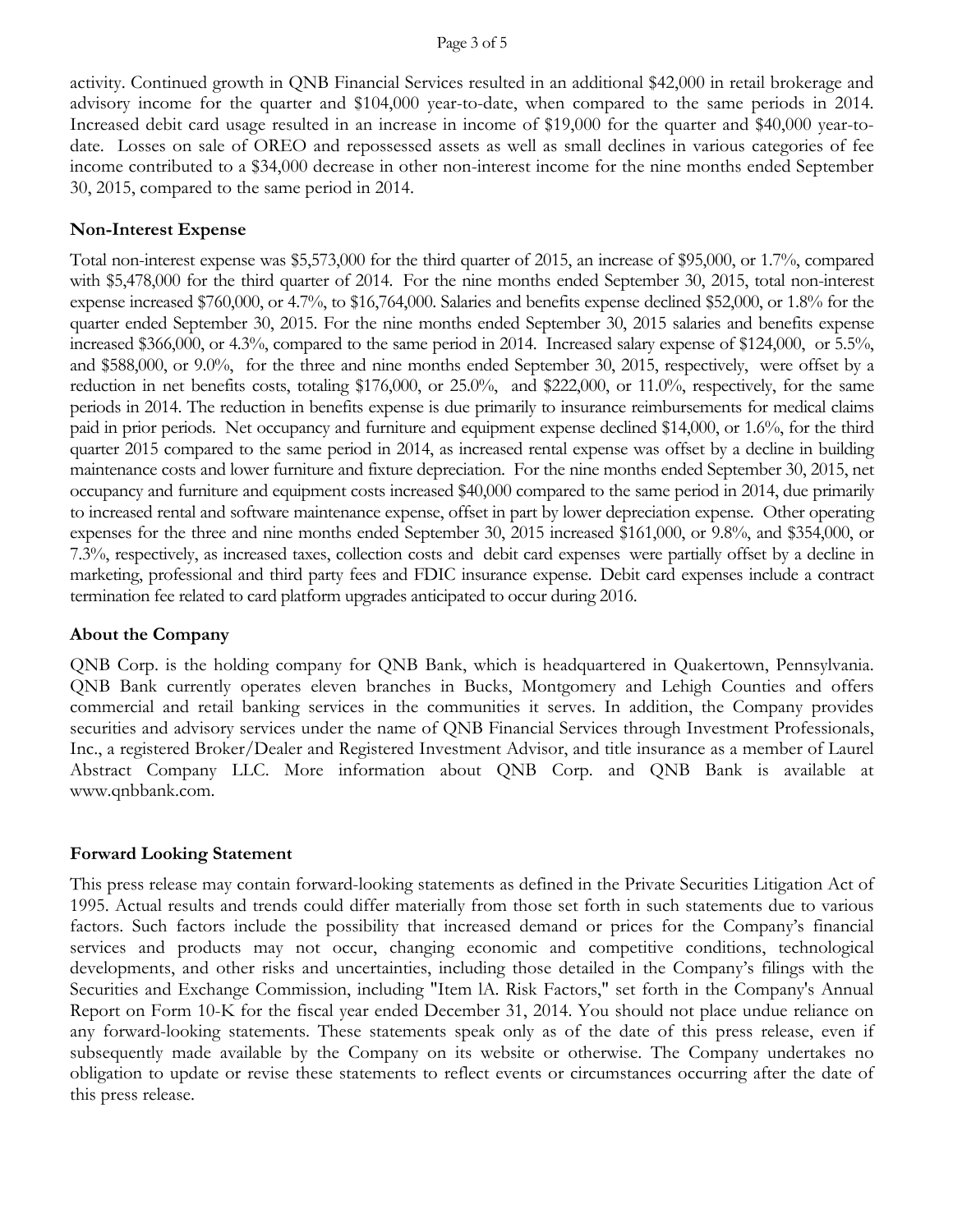| QNB Corp.                                                 |         |             |    |             |             |    |                       |             |           |  |  |  |
|-----------------------------------------------------------|---------|-------------|----|-------------|-------------|----|-----------------------|-------------|-----------|--|--|--|
| Consolidated Selected Financial Data (unaudited)          |         |             |    |             |             |    |                       |             |           |  |  |  |
|                                                           |         |             |    |             |             |    |                       |             |           |  |  |  |
| (Dollars in thousands)                                    |         |             |    |             |             |    |                       |             |           |  |  |  |
|                                                           |         |             |    |             |             |    |                       |             |           |  |  |  |
| <b>Balance Sheet (Period End)</b>                         |         | 9/30/15     |    | 6/30/15     | 3/31/15     |    | 12/31/14              |             | 9/30/14   |  |  |  |
| Assets                                                    |         | \$1,039,317 |    | \$955,245   | \$992,918   |    | \$977,135             |             | \$994,885 |  |  |  |
| Investment securities                                     |         |             |    |             |             |    |                       |             |           |  |  |  |
| Trading                                                   |         | 3,625       |    | 3,871       | 4,183       |    | 4,207                 |             | 4,122     |  |  |  |
| Available-for-sale                                        |         | 362,568     |    | 330,231     | 350,810     |    | 375,219               |             | 362,468   |  |  |  |
| Held-to-maturity                                          |         | 147         |    | 146         | 146         |    | 146                   |             | 146       |  |  |  |
| Loans held-for-sale                                       |         | 320         |    | 466         | 884         |    | 380                   |             | 130       |  |  |  |
| Loans receivable                                          |         | 582,255     |    | 578,256     | 570,708     |    | 555,282               |             | 536,682   |  |  |  |
| Allowance for loan losses                                 |         | (7,669)     |    | (7,655)     | (7,978)     |    | (8,001)               |             | (8,366)   |  |  |  |
| Net loans                                                 |         | 574,586     |    | 570,601     | 562,730     |    | 547,281               |             | 528,316   |  |  |  |
| Deposits                                                  |         | 908,674     |    | 826,081     | 864,465     |    | 851,592               |             | 880,296   |  |  |  |
| Demand, non-interest bearing                              |         | 98,092      |    | 97,060      | 100,493     |    | 86,920                |             | 82,983    |  |  |  |
| Interest-bearing demand, money market and savings         |         | 581,488     |    | 494,877     | 526,427     |    | 521,425               |             | 550,962   |  |  |  |
| Time                                                      | 229,094 |             |    | 234,144     | 237,545     |    | 243,247               |             | 246,351   |  |  |  |
| Short-term borrowings                                     | 32,588  |             |    | 32,896      | 35,868      |    | 35,189                |             | 28,648    |  |  |  |
| Shareholders' equity                                      |         | 90,996      |    | 88,537      | 89,159      |    | 86,354                |             | 83,328    |  |  |  |
| <b>Asset Quality Data (Period End)</b>                    |         |             |    |             |             |    |                       |             |           |  |  |  |
| Non-accrual loans                                         | \$      | 8,082       | \$ | 9,823       | \$<br>7,847 | \$ | 10,770                | \$          | 10,559    |  |  |  |
| Loans past due 90 days or more and still accruing         |         | 52          |    | 90          |             |    |                       |             |           |  |  |  |
| Restructured loans                                        |         | 626         |    | 2,177       | 2,432       |    | 1,897                 |             | 1,895     |  |  |  |
| Non-performing loans                                      |         | 8,760       |    | 12,090      | 10,279      |    | 12,667                |             | 12,454    |  |  |  |
| Other real estate owned and repossessed assets            |         |             |    | 235         | 664         |    | 3,046                 |             | 3,046     |  |  |  |
|                                                           |         |             |    |             |             |    |                       |             |           |  |  |  |
| Non-accrual pooled trust preferred securities             |         | 2,600       |    | 2,694       | 2,574       |    | 2,439                 |             | 2,462     |  |  |  |
| Non-performing assets                                     | \$      | 11,360      |    | \$15,019    | \$13,517    |    | \$18,152              | $\mathbb S$ | 17,962    |  |  |  |
| Allowance for loan losses                                 | \$      | 7,669       |    | 7,655<br>\$ | \$7,978     |    | $\mathbb{S}$<br>8,001 | \$          | 8,366     |  |  |  |
| Non-performing loans / Loans excluding held-for-sale      |         | 1.50%       |    | 2.09%       | 1.80%       |    | 2.28%                 |             | 2.32%     |  |  |  |
| Non-performing assets / Assets                            |         | 1.09%       |    | 1.57%       | 1.36%       |    | 1.86%                 |             | 1.81%     |  |  |  |
| Allowance for loan losses / Loans excluding held-for-sale |         | 1.32%       |    | 1.32%       | 1.40%       |    | 1.44%                 |             | 1.56%     |  |  |  |